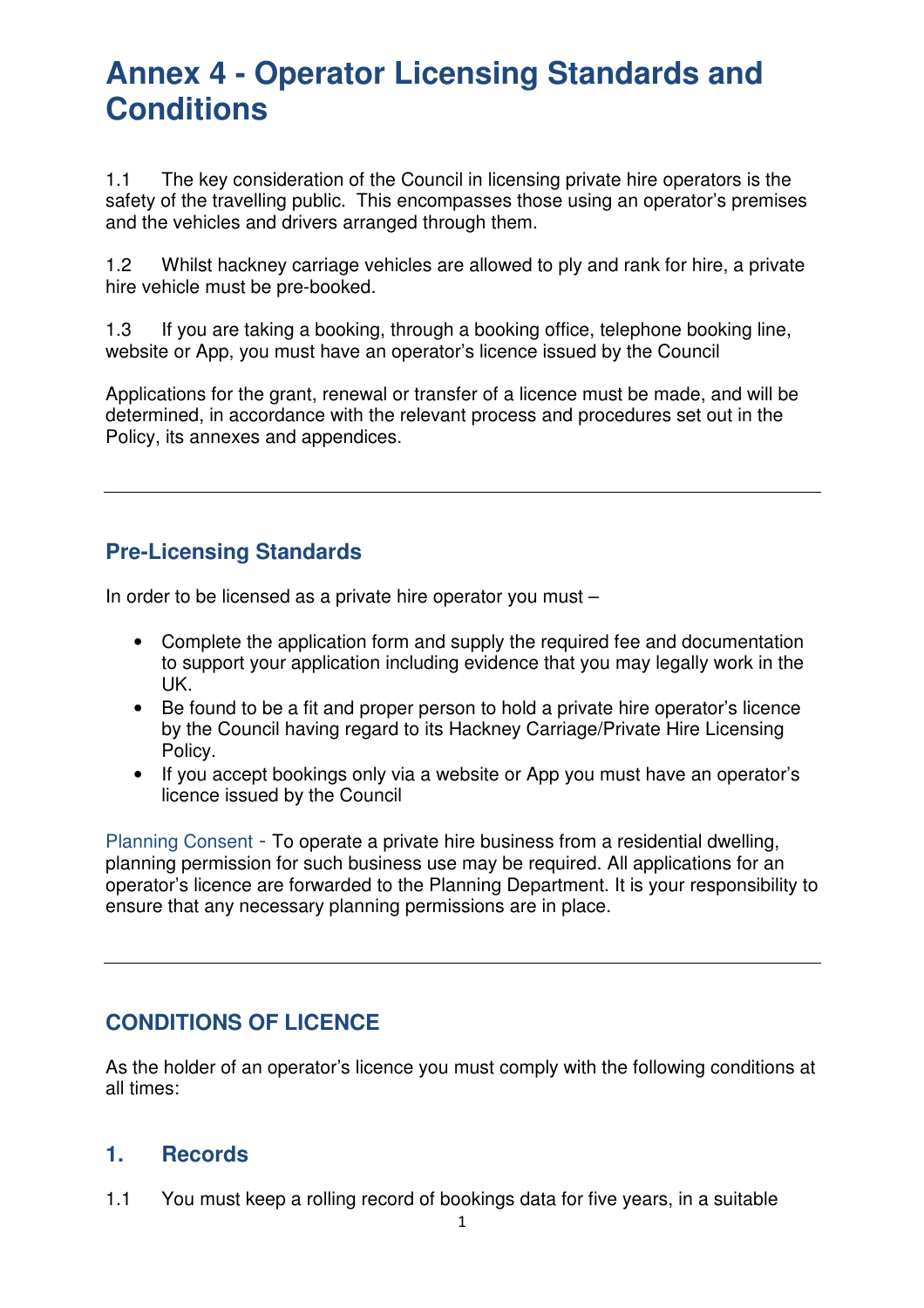form that does not permit backdating, and in a format that can be easily inspected and/or downloaded at the request of a licensing officer/police officer.

#### **Bookings**

1.2 In respect of every booking for hire, howsoever booked, you must record and keep the following details -

- date and time of the booking
- name of the hirer
- time and date of the pick-up
- address of the point of pick-up
- destination
- whether the hirer has any special requirements
- any fare quoted at the time of booking including a breakdown of any additional charges to be levied for additional drop offs/ baggage etc.
- the final fee charged where this is different from the original fare quoted
- the licence number of the vehicle assigned to the booking
- the licence number of the driver assigned to the booking
- the details of the hiring operator (if the booking was made as a result of it being sub-contracted to you)

#### **Drivers**

1.3 In respect of drivers working for you, you must record and keep the following details –

- proof of the name and address of the driver, their right to work documentation, their licence number and its expiry date, and a copy of the licence issued to them by the Council. Please note - you must keep records of the checks completed in relation to the verification of the above matters
- the call sign allocated to the driver
- copies of relevant insurance documentation
- the date of when a new driver begins service
- the date of when a driver ceases service

#### Vehicles

1.4 In respect of all vehicles operated under your licence you must record and keep the following details –

- name and address of the licensed proprietor of the vehicle
- make and registration number of the vehicle
- date the vehicle commenced operating under your operator's licence
- the vehicle plate number and its expiry date
- make and colour
- the year of manufacture
- name and address of licensed driver(s) of the vehicle and the badge number(s)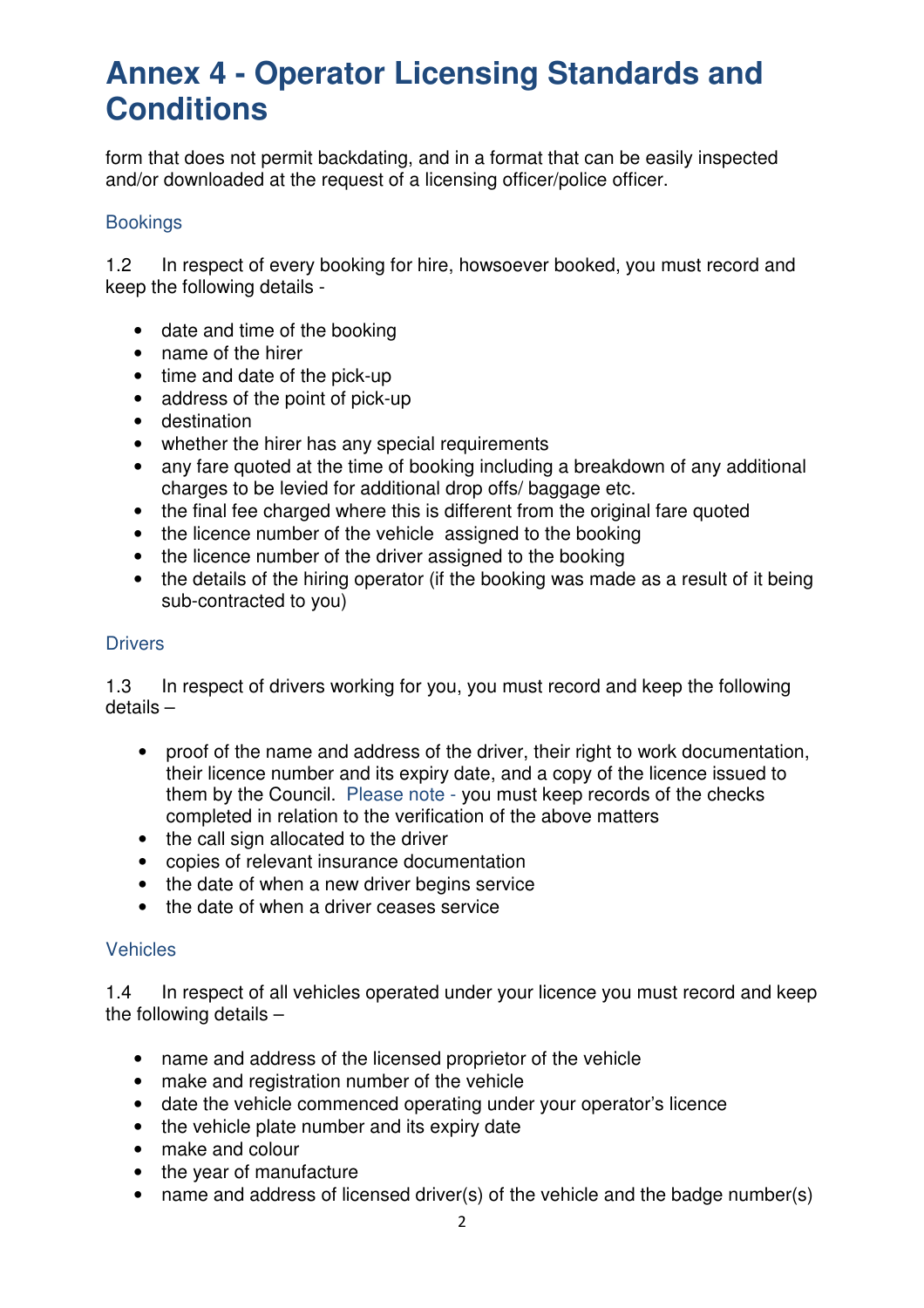- a copy of licenses issued by the Council, for the private hire vehicles you operate.
- copies of the current licences of drivers and vehicles must be retained by you whenever they are working for you
- the date the vehicle ceased to accept work under your operator's licence

### **2. Duties as a licence holder**

2.1 As the holder of an operator's licence you must maintain a current, consecutively dated, legible manual or computerised record of –

- the DVLA drivers' licence held by every driver accepting work and ensure that, at all times, the licence is valid.
- all alterations made to that driver's licence (i.e. endorsements, disqualification and medical conditions) and inform the Council immediately or in any case within seven days of any alterations.
- documents that provide you with proof of the driver's immigration status and their right to work in the UK.
- the current insurance certificate/cover note of all vehicles accepting work under your operator's licence and ensure that, at all times, they are consecutive and comply with the statutory requirements and licensing conditions.
- the continuous test certificates of all vehicles accepting work under your operator's licence and the action taken where a vehicle has failed its MOT or is not considered roadworthy.

2.2 You must take all reasonable steps to ensure that, at all times, vehicles operating under your operator's licence comply with the statutory requirements and licensing conditions appertaining to the mechanical and body condition of the vehicle including cleanliness. You must ensure that the vehicle complies with all the licensing conditions in relation to the door stickers, vehicle licence plate, livery and advertising.

2.3 You must not cause or permit the words 'taxi' or 'cab' on any private hire vehicle operated by or operating under your operator's licence.

2.4 You must not purchase a black vehicle to be used as a private hire vehicle with effect from 1 January 2019.

2.5 Ensure that all proprietors and drivers operating under the operator's licence, when carrying passengers for hire or reward, are dressed in accordance with the conditions attached to the drivers' licence issued by the Council to drive hackney carriage and private hire vehicles. (These are set out in the Council's Policy).

2.6 On the request of an authorised officer of the Council or any police constable produce your operator's licence for inspection.

2.7 Be responsible for the conduct, appearance and actions of controllers and other staff employed by you in respect of the licensable activities.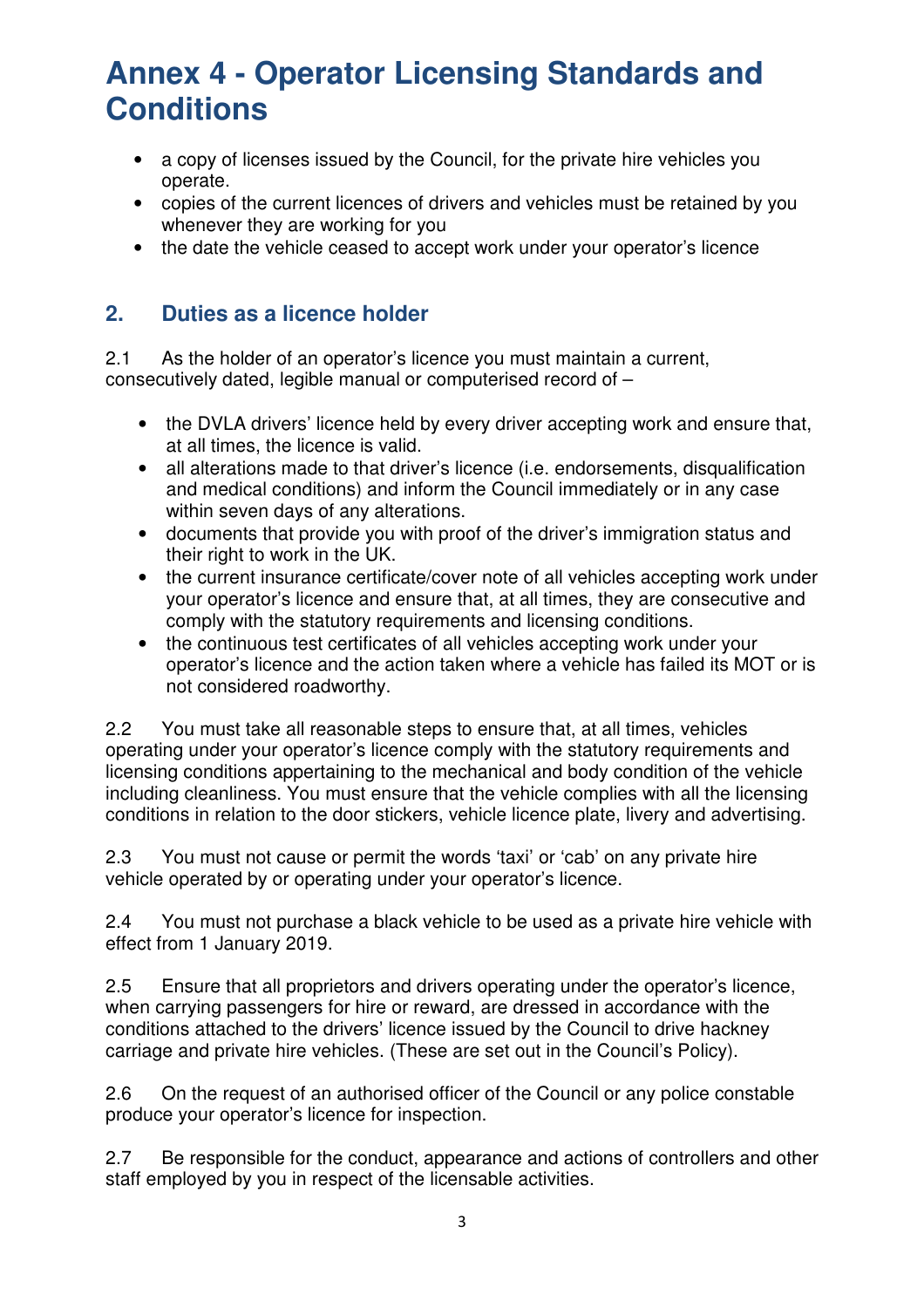2.8 Ensure that details of all bookings accepted are recorded in such a way that the contract between the operator and the hirer can be honoured either by you or by the operator to whom the booking has been subcontracted

2.9 You are responsible for reimbursement to the hirer in the event of a contract not being satisfactorily honoured where the Council finds in favour of the complainant after a full investigation.

2.10 Notify the Council of all cars and drivers operating under your licence and provide an updated list every six months.

2.11 Produce evidence that you have in force a current public and employers' liability insurance policy.

2.12 Have completed the Council's safeguarding training and ensure that your drivers and other staff are aware of and adhere to the Code of Conduct for Working with Vulnerable Persons. In the case of App based operators it is expected that the business will be able to demonstrate that the appropriate area managers have completed the necessary safeguarding training and ensure that their drivers and other staff are aware of and adhere to the Code of Conduct for Working with Vulnerable Persons.

2.13 Ensure that those drivers using fully wheelchair adapted vehicles have undertaken a Passenger Assisted Transport training course.

### **3. Standards of Service**

3.1 You must at all reasonable times provide a prompt, efficient and reliable service to members of the public. In particular you should ensure that -

- when a vehicle has been hired, it arrives punctually at the appointed place and time unless unexpectedly delayed or prevented from satisfying the booking by sufficient cause.
- telephone facilities, app programmes and radio equipment are maintained in good working order.
- all vehicles operated by you are maintained in a satisfactory and road worth condition.
- without prejudice to any other liabilities imposed under the act, that all drivers of vehicles owned, controlled or operated in association with you observe and perform to the conditions of their licence.
- the premises provided for the purpose of hiring or waiting are kept clean, adequately lit, heated and ventilated and that any waiting area provided has adequate seating facilities.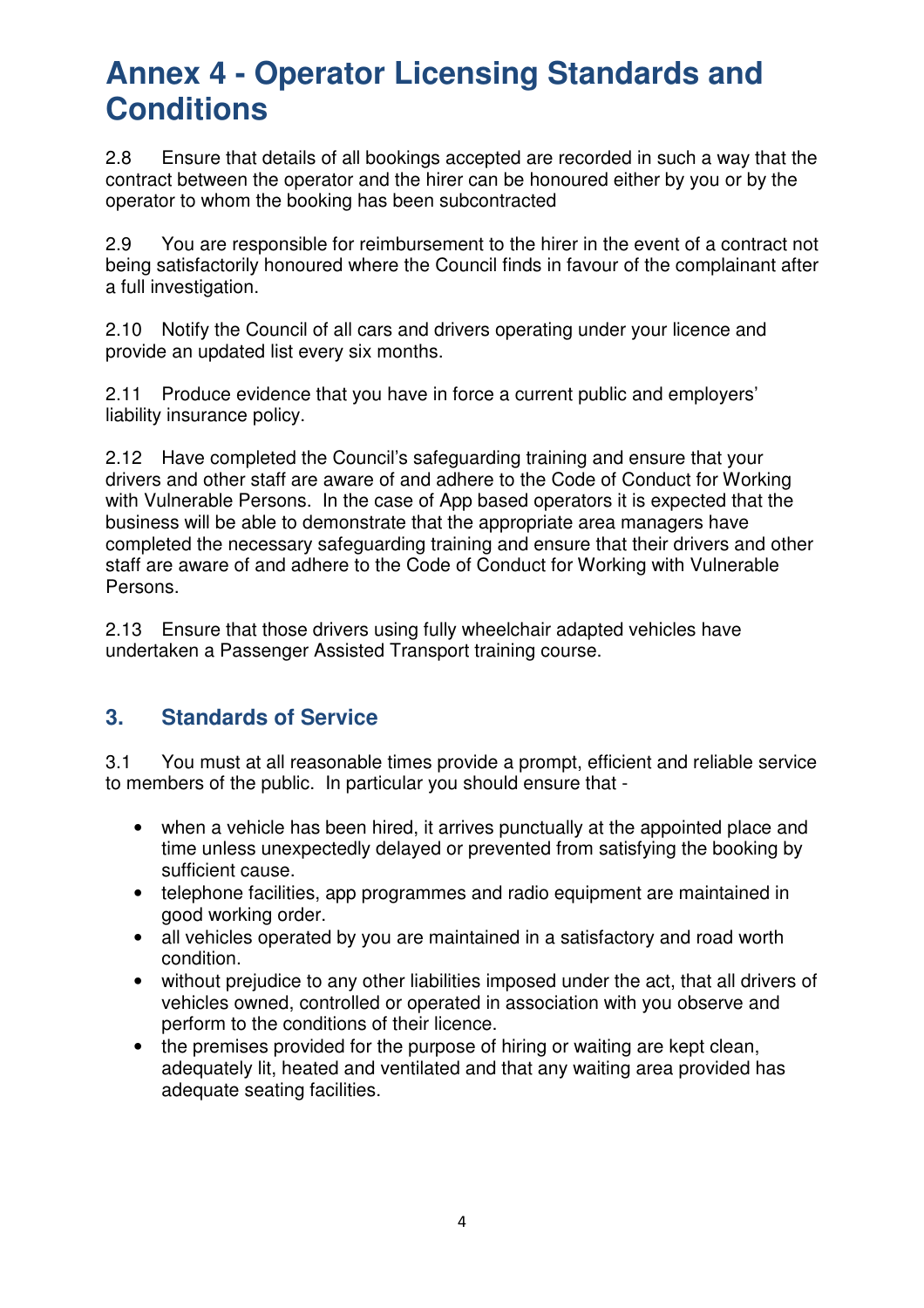## **4. Notifications to the Council**

4.1 If you become aware that any driver is suffering from any illness, disability or a condition which may affect their ability to drive you must inform the Council immediately.

4.2 You must notify the Council in writing of any change affecting your licence, including a change of address (including any address from which you operate or otherwise conduct your business). This notice must be given, within 7 days of the change.

4.3 You must report to the Council, in writing within seven days, any convictions, cautions, arrests or fixed penalty notices you have received since the completion of the application form for your licence. If you operate as a company or partnership, this requirement applies if any of the directors or partners receives a conviction or fixed penalty notice.

4.4 Report to the Council immediately or in any case within 72 hours, details of ANY accident or other damage sustained by a vehicle operating under your operator's licence.

4.5 You must notify the Council of any complaints received.

### **5. Sub-Contracting and Cross Border Working**

5.1 Where you accept a booking and then are subsequently unable to honour it, or if you do not have a vehicle immediately available, the booking may be sub-contracted to another operator either in Colchester or elsewhere. It is against the law for you to pass bookings directly to a private hire vehicle or driver who is not licensed by the same Council as you.

5.2 If you have offices or bases in multiple council areas (for which you will need licences from each Council concerned) you can pass bookings between your offices/ bases, but cannot give jobs directly to drivers licensed by the other council(s). You will also need to maintain separate records for each council area, which also show every job that has been contracted to or from another office. In these circumstances you must –

a) charge the fare agreed at the time of booking.

b) keep a record of the initial booking details for audit purposes.

c) contact the hirer to advise that the booking can no longer be honoured and to ask whether or not they wish the booking to be sub-contracted to an alternative private hire operator.

d) identify an alternative private hire operator and advise the original hirer of that operator's details.

e) provide full details of the booking to the alternative private hire operator and keep a record of the private hire operator to whom the booking was sub-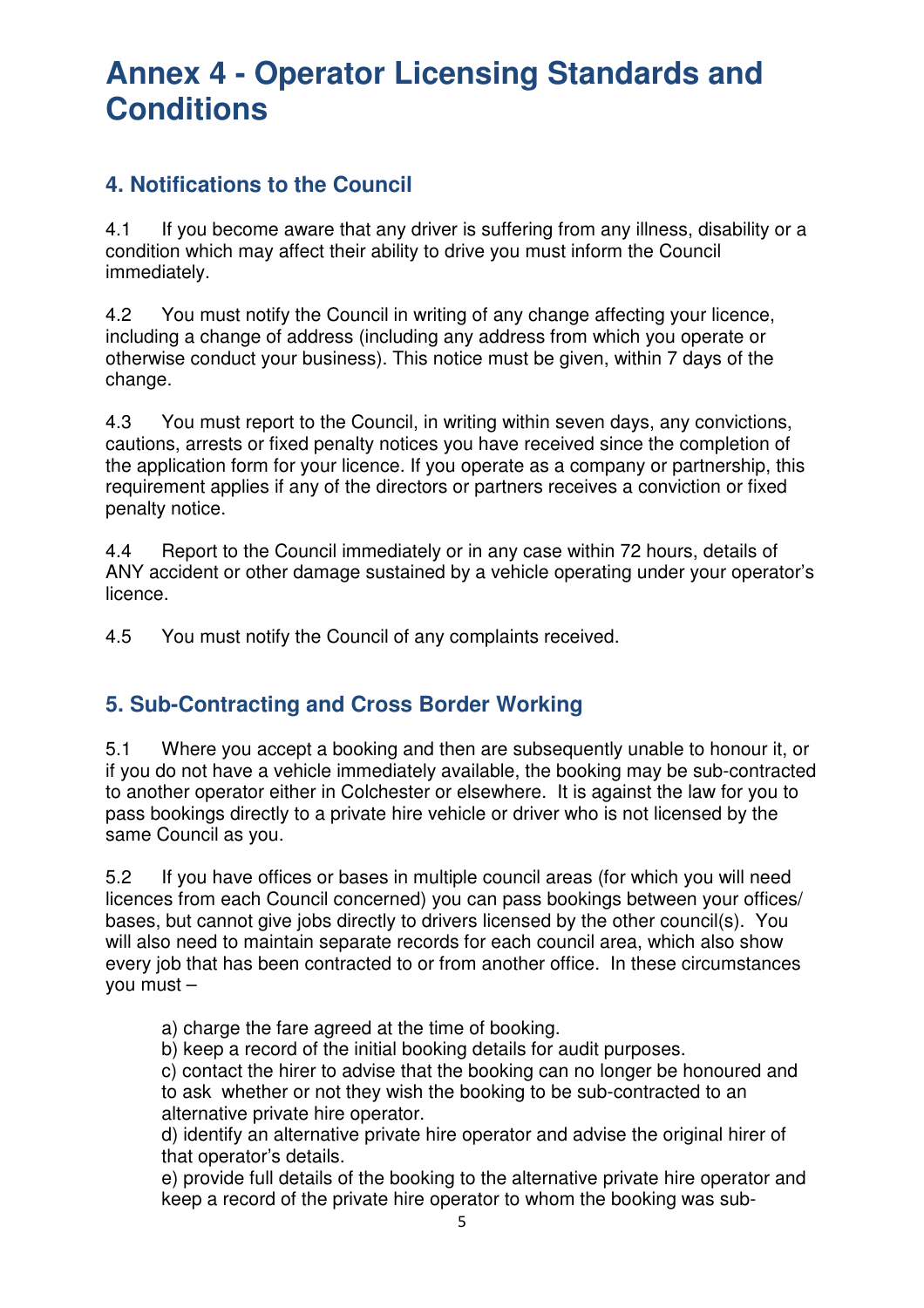contracted.

f) keep a record of the alternative private hire operator's licence details as follows-

- i) name of the issuing authority
- ii) licence number
- iii) grant date of the licence
- iv) expiry date of the licence.

g) make all records available for inspection on request of an authorized officer of the Council or Police officer.

5.3 You may sub-contract jobs to hackney carriage proprietor, although this must remain a minority part of the overall work undertaken by the hackney carriage vehicle.

#### **6. Other staff**

6.1 In relation to other staff employed by you at the premises you must–

a) Prior to employment, carry out sufficient checks on the background of your control room staff to ensure they are a fit and proper person to carry out their tasks and duties in a professional and confident manner. These checks must include the following –

- A basic Disclosure and Barring Service report issued within the previous 3 months
- Proof of Right to work documentation

And may include the following –

- A Certificate of Good Conduct for the relevant foreign nationals
- Character references from previous employer(s)

b) Provide appropriate training, including safeguarding training, and maintain training records of all staff in customer service and data protection.

c) Have an appropriate policy in place in respect of alcohol, illegal substances or the abuse of prescription drugs in respect of control room, office and drivers whilst at work.

d) If it comes to your notice, that a driver of one of your vehicles may be under the influence of alcohol, illegal substances or abusing prescription drugs, you must not allow the driver to continue on duty and must inform the driver accordingly. You must then inform the Council within 72 hours of the incident.

e) Ensure that you comply with all legislation regarding the employment of staff, health & safety etc., and provide adequate staff facilities.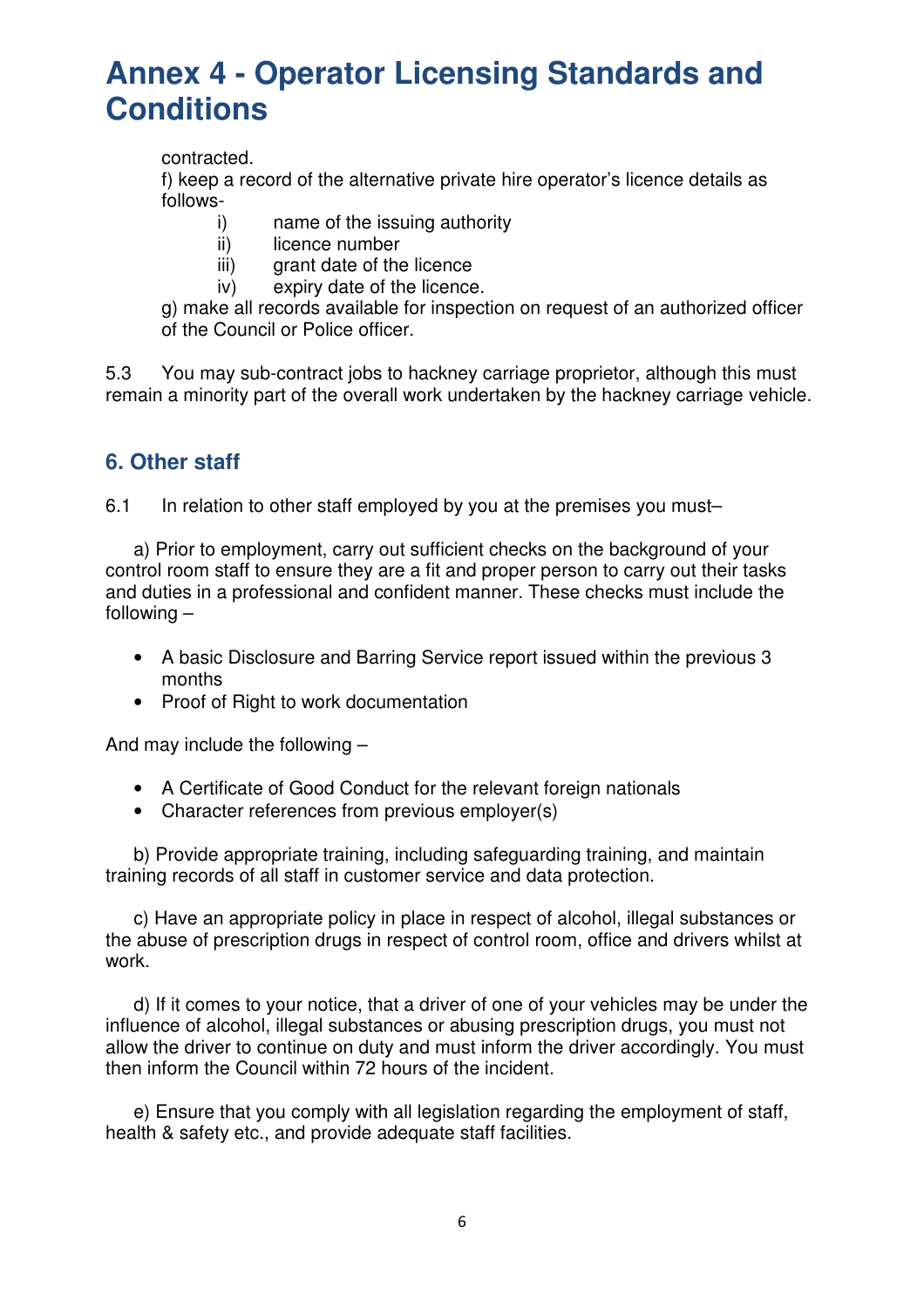# **7. Complaints**

7.1 You must/are advised to have a published complaints procedure that deals with Customer and Employee complaints. Copies of this document must be provided to the Council and available at the operator's office for reference by customers and staff. The complaints procedure must be used when dealing with any complaint and a member of staff must be named as the complaints officer responsible for ensuring the procedure is satisfied.

## **8. Display of Terms and Conditions**

8.1 You must keep a copy of these conditions at all premises used for your business and make them available for inspection by customers and on request by Authorised Officers of the Council and Police officers.

### **9. Licence Duration**

9.1 Your operator's licence will last for 5 years from the date of its grant. In certain circumstances a licence may be granted for a shorter period of time.

## **10. Operator Category**

10.1 If, during the lifetime of your licence, you wish to change your operator category you must pay the relevant fee to effect the change plus the new category fee calculated on a pro-rata basis.

| Category A 1 vehicle |                                 |
|----------------------|---------------------------------|
|                      | Category B 2-5 vehicles         |
|                      | Category $C \quad 6 +$ vehicles |

# **11. Use of Website and Booking Apps**

11.1 Any Website or Booking Apps used in the operation of the business must be capable of recording all the information required under these conditions (specified in Condition 1).

### **12. Convictions and Penalty Points**

12.1 The Convictions Policy and Penalty Point Scheme will be applied as appropriate.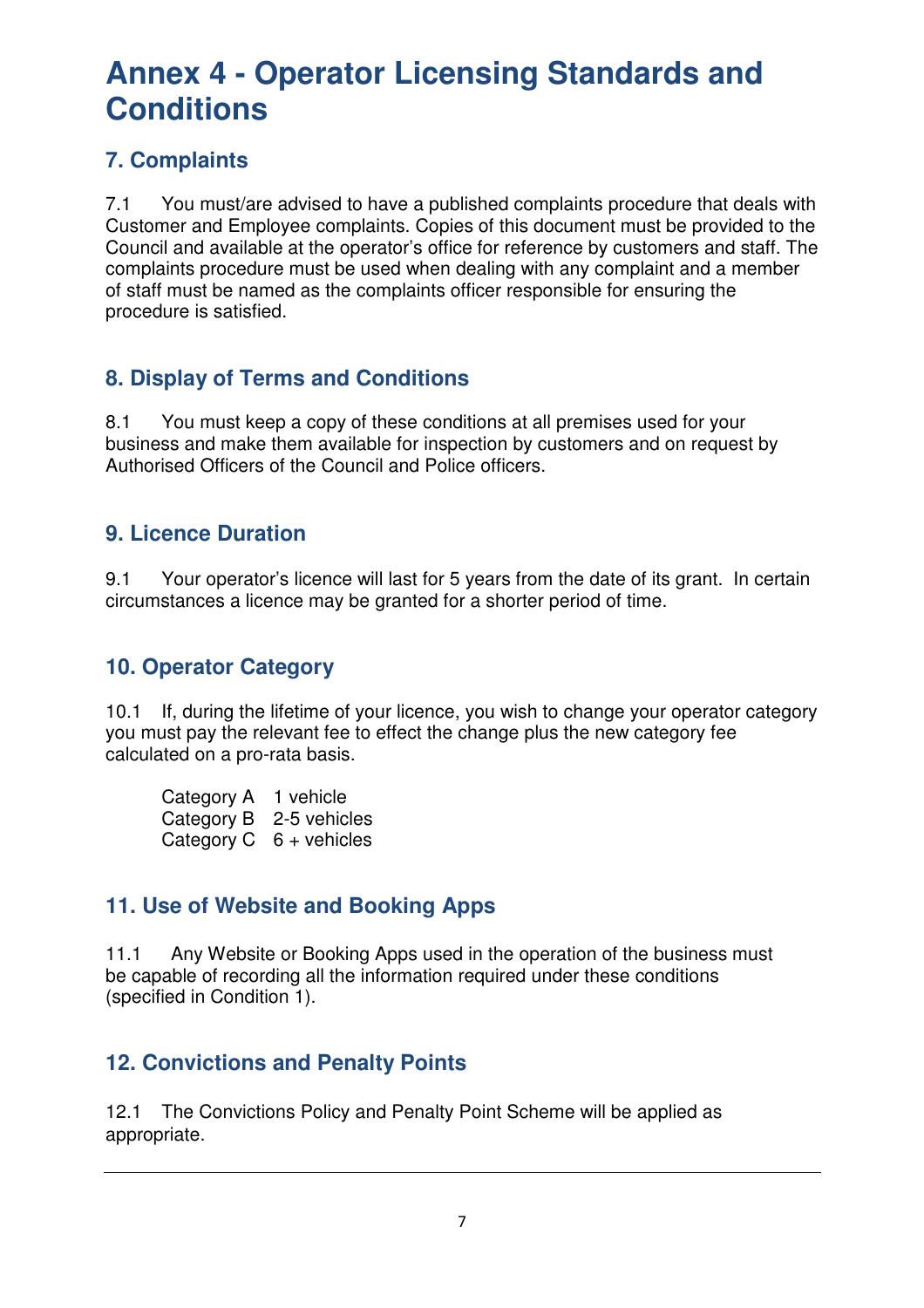# **Appeals**

If you are aggrieved by any of the conditions attached to the licence you may appeal to the Magistrates Court within 21 days of the service of the licence and the attached conditions on you. Any appeal must be made in writing to the Magistrates Court, Essex Magistrates Court, Osprey House, Hedgerows Business Park, Colchester Road, Springfield, Chelmsford, CM2 5PF.

#### **Application Processes New, Renewal and Transfer Process**

1. You must pay the required fee and complete the relevant application form supplying the following documentation -

- A current Passport or Birth Certificate
- Evidence that you may legally work in the UK Please note - If circumstances come to light during the lifetime of the licence that you no longer have a right to work in the UK, the licence will be revoked.
- A basic Disclosure and Barring Service Check. The disclosure must be less than three months old when the application is made. Thereafter a DBS must be submitted every three years. If you are also a licensed driver with the Council this requirement does not apply
- Insurance certificate showing public liability of £2 million or more

In the case of a new application you will also need to provide -

• Insurance certificates for any vehicle already owned

In the case of the renewal of an application you will also need to provide -

- List of the drivers working for you.
- List of cars operating under your licence.

In the case of the transfer of a licence you will also need to provide -

• Insurance certificate for each vehicle to operate under your licence

2. Your operator's licence will be granted if the paperwork has been completed to the satisfaction of the Council and no matters of concern have been identified.